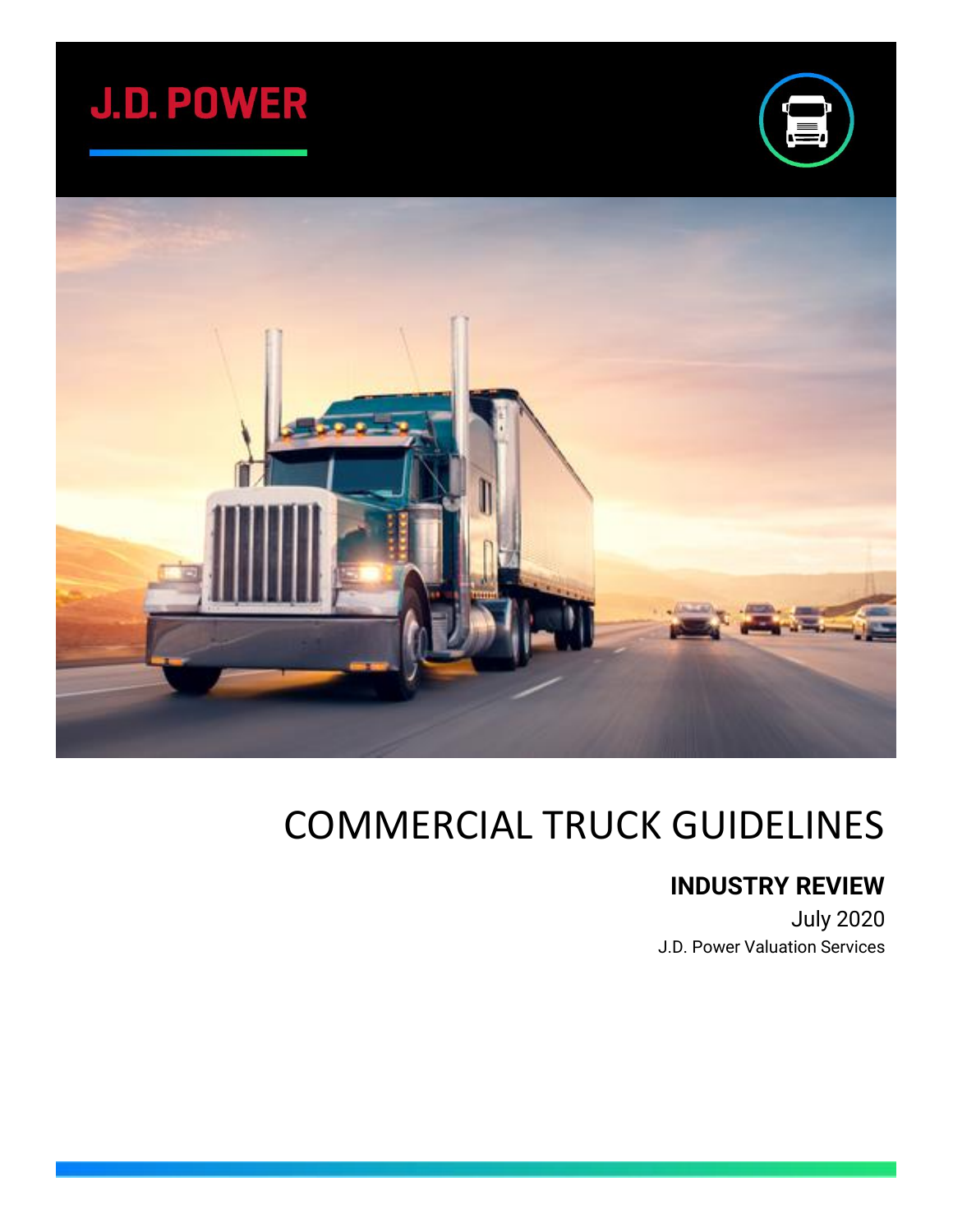### CONTENTS:

### SUMMARY

#### **Mid-Year Market Shift**

Medium Duty and Class 8 volumes were much higher across the board in June. Pricing for average-mileage Class 8 trucks continues to depreciate, but the lowestmileage iron is increasing in value.

### CLASS 8 AUCTION UPDATE

Volume rose substantially in June, and was in fact the highest we've seen for our benchmark group since at least late 2015. Pricing was fairly solid, with month-overmonth declines driven mainly by large packages of identical trucks. Newer, lowmileage trucks now look to be increasing in value. See below for average pricing detail for our benchmark truck.

- Model year 2017: \$32,191 average; \$4,989 (13.4%) lower than May
- Model year 2016: \$27,313 average; \$1,768 (6.9%) higher than May
- Model year 2015: \$21,908 average; \$440 (2.0%) lower than May
- Model year 2014: \$15,908 average; \$32 (0.2%) lower than May
- Model year 2013: \$14,043 average; \$1,946 (16.1%) lower than May

Month-over-month, our benchmark group of 4-6 year-old trucks brought 4.3% less money. In the first 6 months of 2020, pricing averaged 23.9% lower than the same period of 2019. Depreciation in 2020 is still averaging a very low 0.9% per month. June's results essentially split the difference between April's drop and May's increase, which explains the unchanged depreciation average.

Freight data for dry van loads has fully recovered, and reefer metrics are not far behind. Other segments continue to improve. There's no shortage of supply, but demand continues to lift off the bottom.

Pricing was fairly solid, with month-overmonth declines driven mainly by large packages of identical trucks.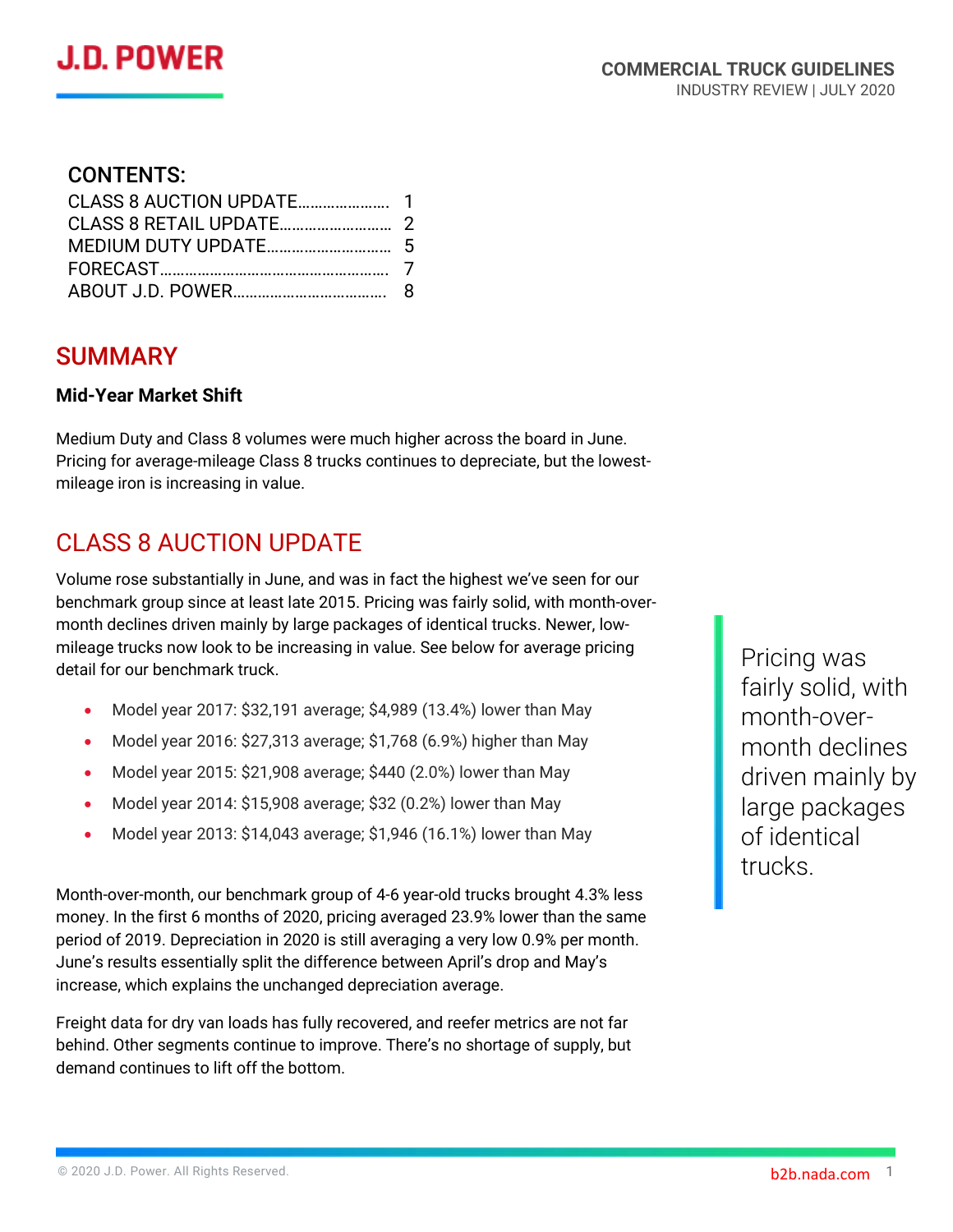



*See the "Average Selling Price: Benchmark Sleeper Tractor…" and "Volume of the Three Most Common Sleeper Tractors…" graphs for detail.*

> June's results essentially split the difference between April's drop and May's increase…



### CLASS 8 RETAIL UPDATE

Retail volume was way up in June. Depreciation accelerated moderately as a result.

The average sleeper tractor retailed in June was 68 months old, had 478,296 miles, and brought \$36,973. Compared to May, this average sleeper was 1 month older, had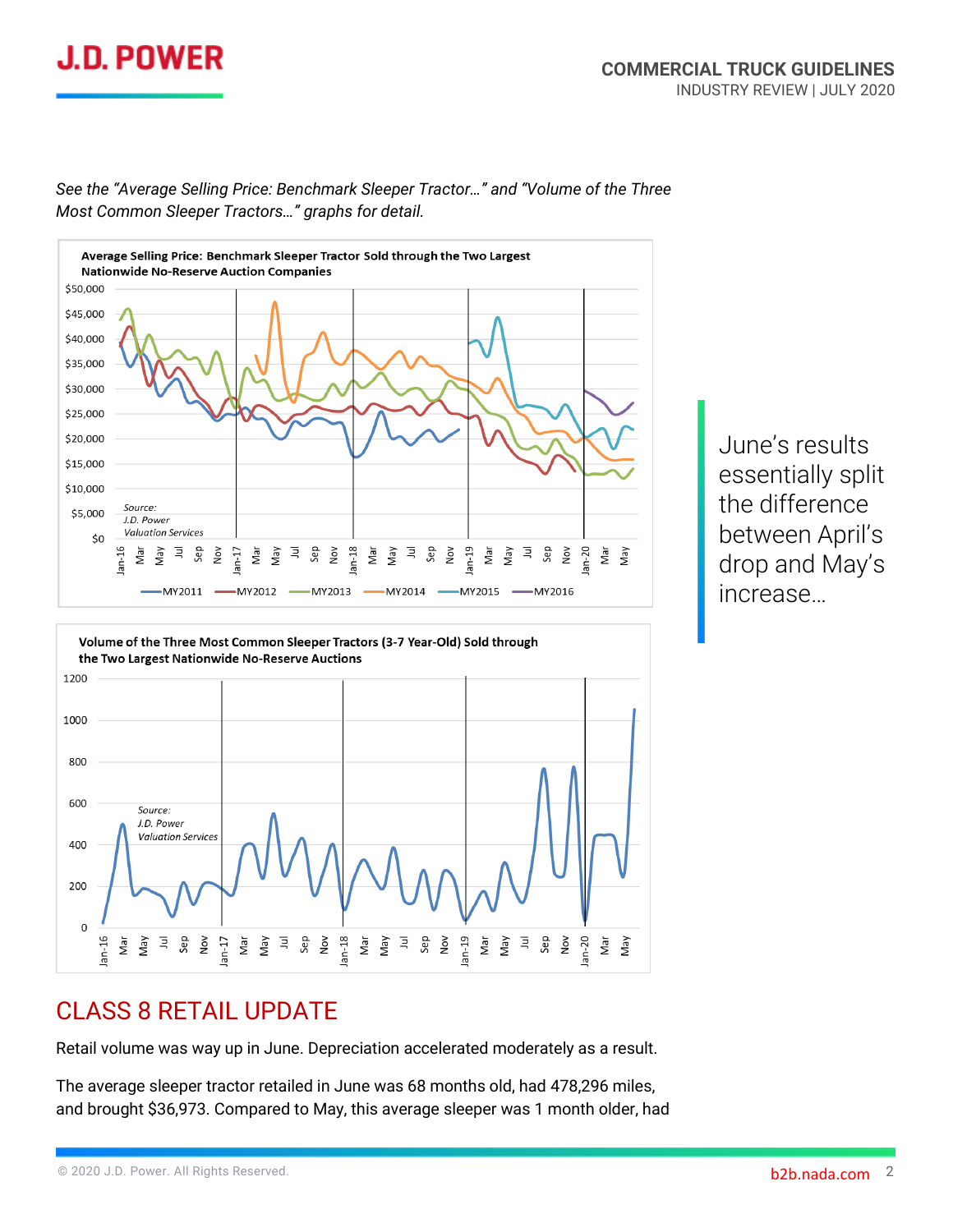## **J.D. POWER**

16,058 (3.5%) more miles, and brought \$3,233 (8.0%) less money. Compared to June 2019, this average sleeper was 1 month newer, had 17,354 (3.8%) more miles, and brought \$20,251 (35.4%) less money.

Looking at trucks two to five years of age, June's average pricing was as follows:

- Model year 2019: \$94,127; \$4,409 (4.5%) lower than May
- Model year 2018: \$69,808; \$15,219 (17.9%) lower than May
- Model year 2017: \$54,013; \$2,338 (4.5%) higher than May
- Model year 2016: \$37,601; \$1,498 (3.8%) lower than May

Month-over-month, late-model trucks brought 8.5% less money. In the first six months of 2020, pricing averaged 15.1% lower than the same period of 2019. Depreciation in 2020 is averaging 3.1% per month, an increase from last month, and moderately above the historic range. Late-model sleepers that have accumulated less than 100,000 miles per year are bringing relatively strong money, especially those with under 300K. The gap between high-volume models and lower-volume models is increasing. Our subscription services provide much more detail on this topic.

Depreciation in 2020 is averaging 3.1% per month, an increase from last month, and moderately above the historic range.



*See the "Average Retail Selling Price: 3-5 Year-Old Sleeper Tractors" graph for detail.*

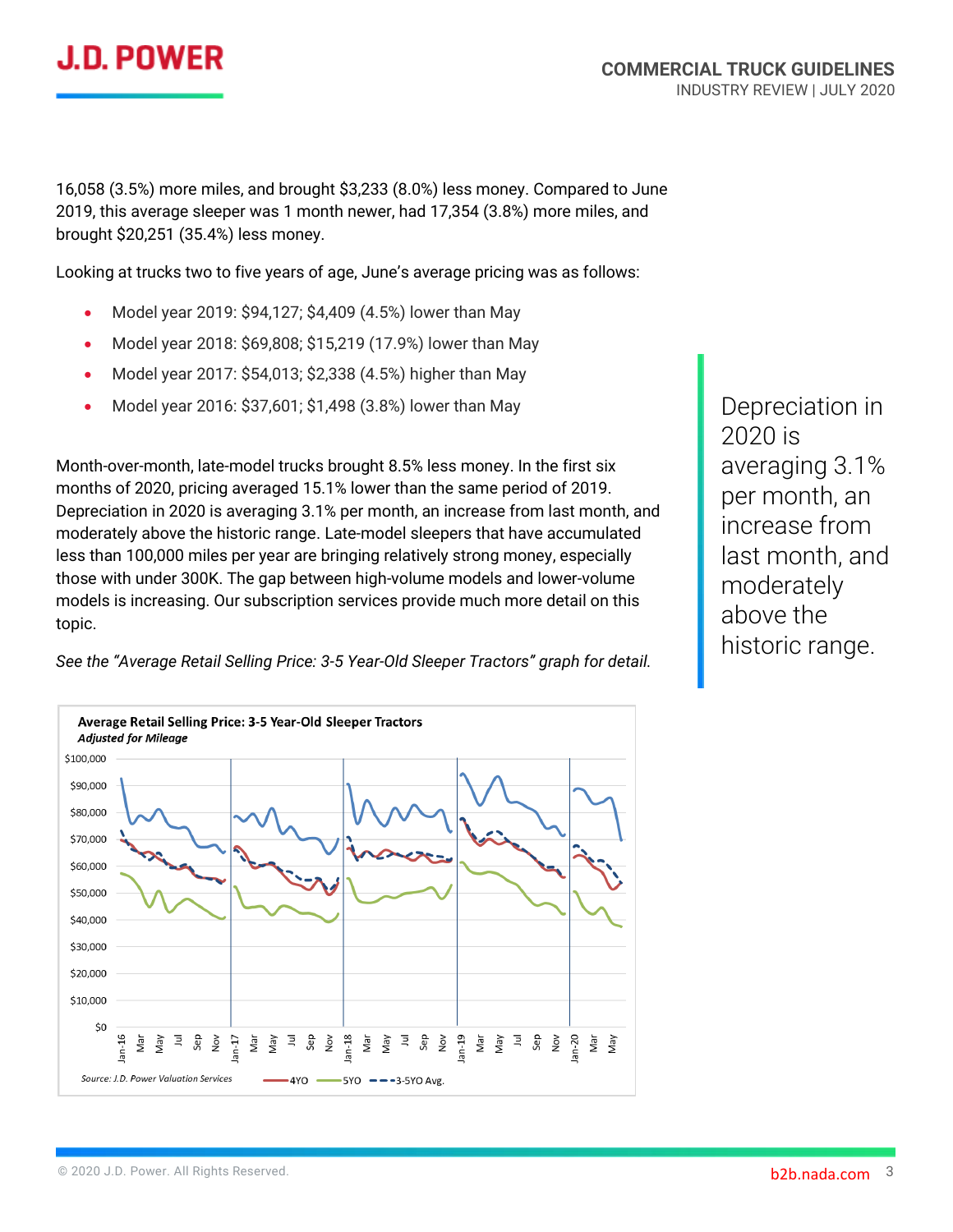

Dealers retailed an average of 4.5 trucks per rooftop in June, 0.6 truck higher than May, and 0.7 truck higher than last June. This month's result is the highest since last August. This increase is encouraging, and indicates somewhat better demand commensurate with the economic re-opening.

*See the "Number of Trucks Retailed per Dealership Rooftop" graph for detail.*



This month's result is the highest since last August.

We're expecting the economy to be a lot more fully recovered by this time next year, so we should see some pricing improvement. 2022 should be a high trade volume year, which would be a negative for pricing. But it remains to be seen how COVID-19 will impact trade cycles.

*See the "Retail Value Forecast" graph for a look at how we see used truck pricing unfolding over the next four years. Note our residual value forecasts (available by subscription, not included here) provide a much more detailed analysis of future pricing.*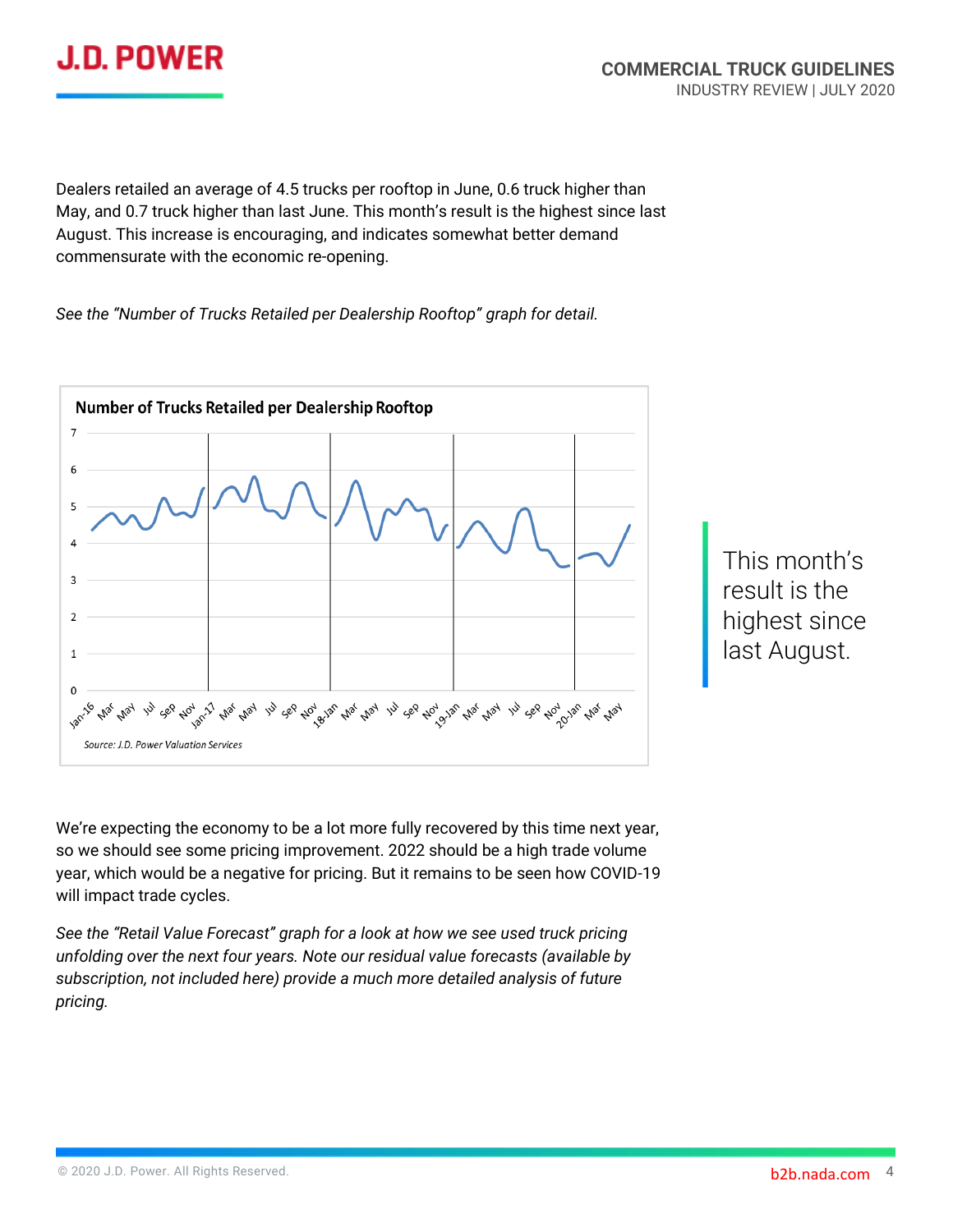



### Medium Duty Trucks

Medium duty sales volume was up across the board. Cabovers continued their run of relatively strong months, lighter-GVW conventionals performed near the upper range of their recent trend, and heavier-GVW conventionals performed near the lower end of their recent range.

Starting with Class  $3 - 4$  cabovers, age and mileage metrics were similar to last month. June's average for our benchmark group was \$13,585, \$320 (2.3%) lower than May, and \$313 (2.3%) lower than June 2019. The first 6 months of 2020 are averaging 19.9% lower than the same period of 2019. As was mentioned, pricing has improved since March, increasing by an average of 2.9% per month since then.

Looking at Class 4 conventionals, average pricing for our benchmark group was \$21,889, \$4,782 (28.0%) higher than May, and \$1,626 (6.9%) lower than June 2019. The first 6 months of 2020 are averaging 4.5% lower than the same period of 2019. This month's strength improved average monthly depreciation to 2.3% so far this year. Higher pricing combined with higher volume suggests stronger demand.

Class 6 conventional pricing averaged \$21,020 in June, \$3,694 (14.9%) lower than May, and \$2,445 (13.2%) higher than June 2019. The first 6 months of 2020 are averaging 4.6% lower than the same period of 2019. There has been essentially no monthly depreciation this year. Since January, pricing has fluctuated within a \$2,500 range each month, suggesting supply and demand are roughly in equilibrium.

Cabovers continued their run of relatively strong months…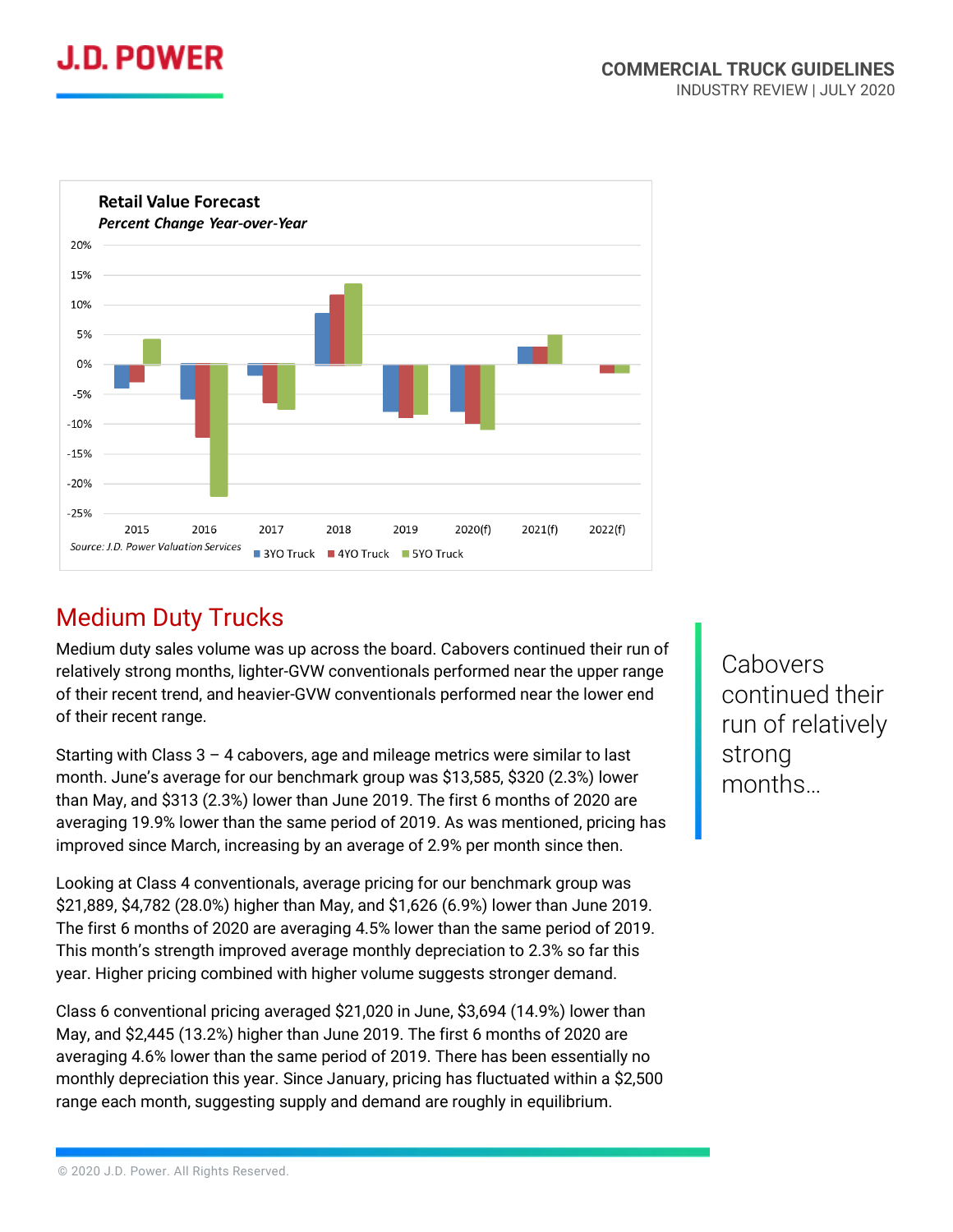## **J.D. POWER**

*See the "Average Wholesale Selling Price: 4-7 Year-Old Class 3-4 Cabovers" and "Average Wholesale Selling Price: 4-7 Year-Old Conventionals by GVW Class" graphs for detail.*



Higher pricing combined with higher volume suggests stronger demand.

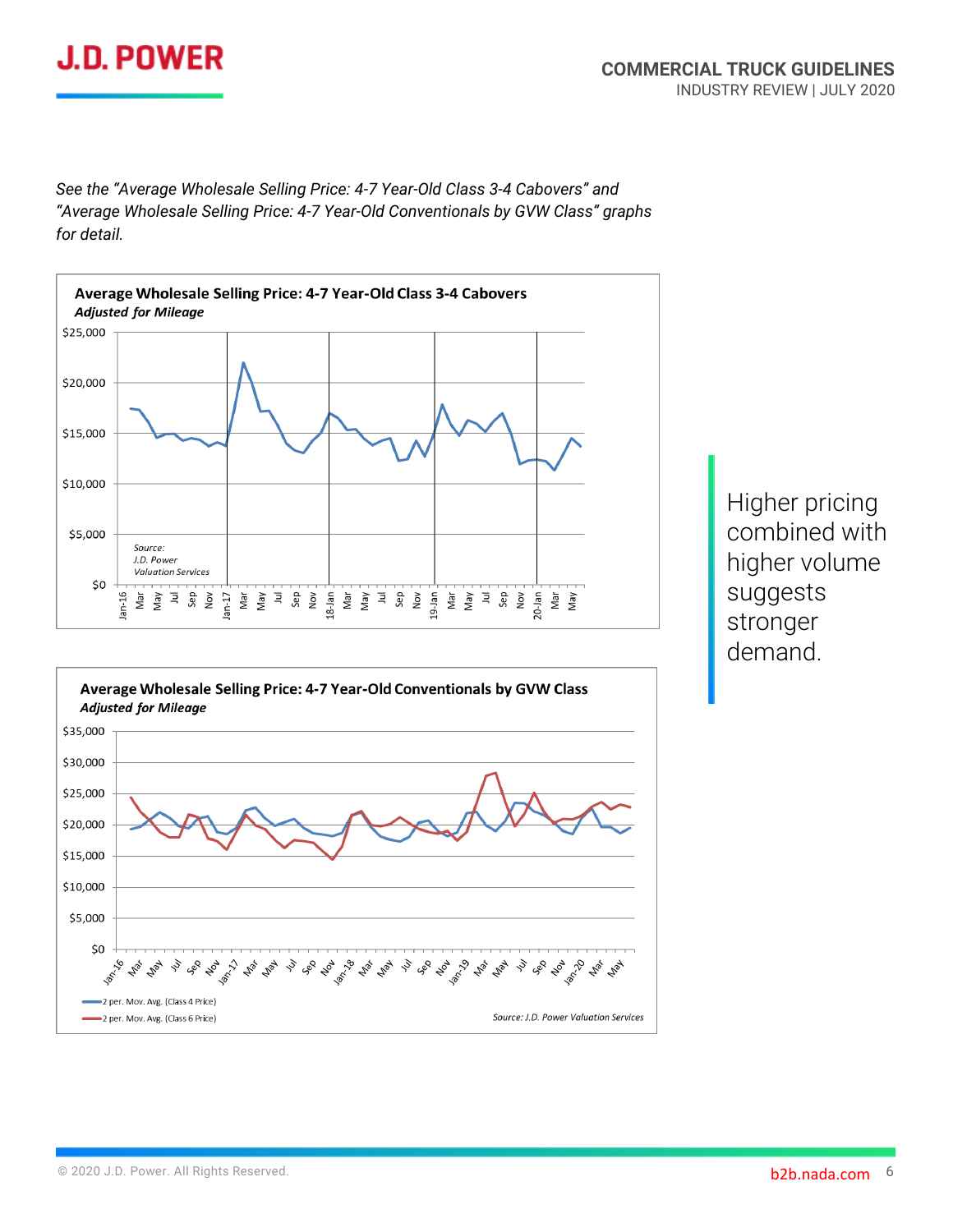## J.D. POWER

### Forecast

June's strong volume was probably a combination of pent-up demand from the previous two months combined with optimism about the slow-but-sure reopening of the economy. As predicted, reopening gathering places resulted in spikes in virus infections and attendant regional pullbacks. However, the genie has been let out of the bottle, and it is extremely unlikely we will see a return to large-scale shutdowns.

Our previous assessment of factors impacting the recovery remain in place. The lingering virus, permanent shifts in work and consumer dynamics, probability of white-collar layoffs and pay cuts as economic stimulus ends, and other fundamental issues remain headwinds. The upcoming Presidential election is another brake on investment that the economy doesn't need right now. In terms of the used truck market, supply is decreasing from a high level, and dealers are moving iron at prices the market will bear.

So we'll end with the same statement we made last month: We still have a lot to work through before economic conditions will look anything close to normal. The trucking industry in general will continue to perform better than most, and we still see more positive than negative pressure on used truck values.

We still have a lot to work through before economic conditions will look anything close to normal.